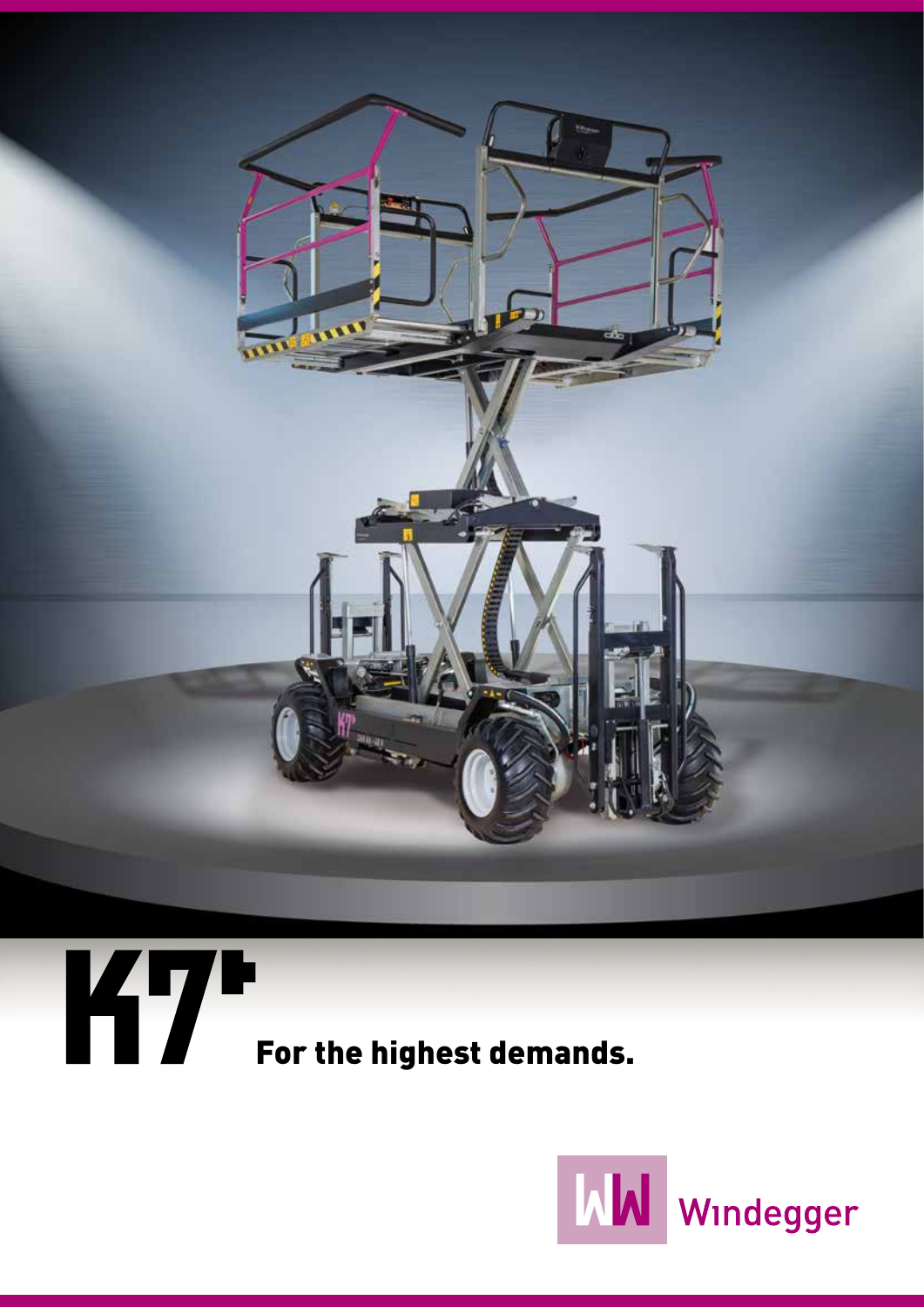

# **K7\***

## Advanced

The **drive system** of the K7+ has been redesigned: four 2.1 kW axial flux motor with multi-stage precision planetary gears ensure maximum efficiency. **Battery performance** is **up to 100% higher** compared to the previous K7 model. The new drive also permits **very low speed** travel (30 cm/min to 5 km/h). The various gear ratios available mean that the **gearbox** can be specifically adapted to customer needs.

## Comfortable

The K7+'s **stacker system** has been improved: crates are now conveyed onto the platform via a chain hoist integrated into the stacker in a direct and **fully mechanical process.** This allows the crate to be comparatively **easily** filled and emptied on **steeper slopes.**

The **two control positions** (front and back) ensure comfortable operation when driving, meaning the machine can always be controlled **in the forward direction.**

### Powerful

Our K7+ is the **strongest lifting platform** on the market and is designed for the most demanding requirements in the field. The unique certified **travel inclination of 58% and slope inclination of 30%** guarantee safe working at all times, while the large tyres provide **optimum handling** on all surfaces. The K7+ is equipped as standard with **all-wheel drive** with **processor-controlled traction** as well as **single wheel steering.**

#### Safe

The machine's **extremely low centre of gravity** and numerous technical details make it **extremely safe** in operation, protecting you and your workers from accident. An **automatic swing guard** while the machine is stationary further increases stability. All Windegger machines including the K8e are examined independently and are **certified** according to current **European Union regulations.**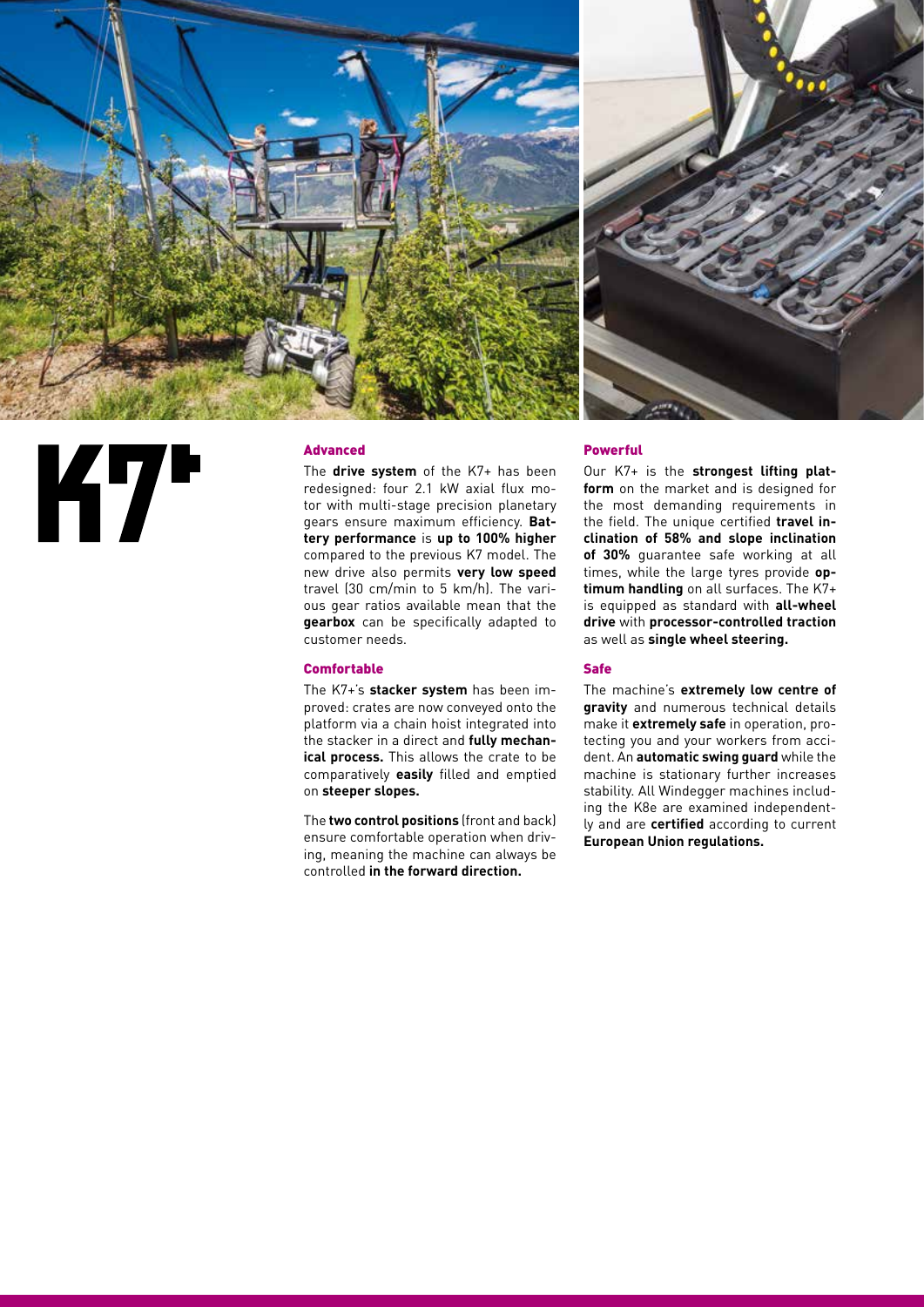

# Use the benefits:

 $\sqrt{\phantom{a}}$  Highest certified inclination on the market

 $\sqrt{\ }$  Economical high-tech all-wheel drive

 $\sqrt{\ }$  New optimised stacker system